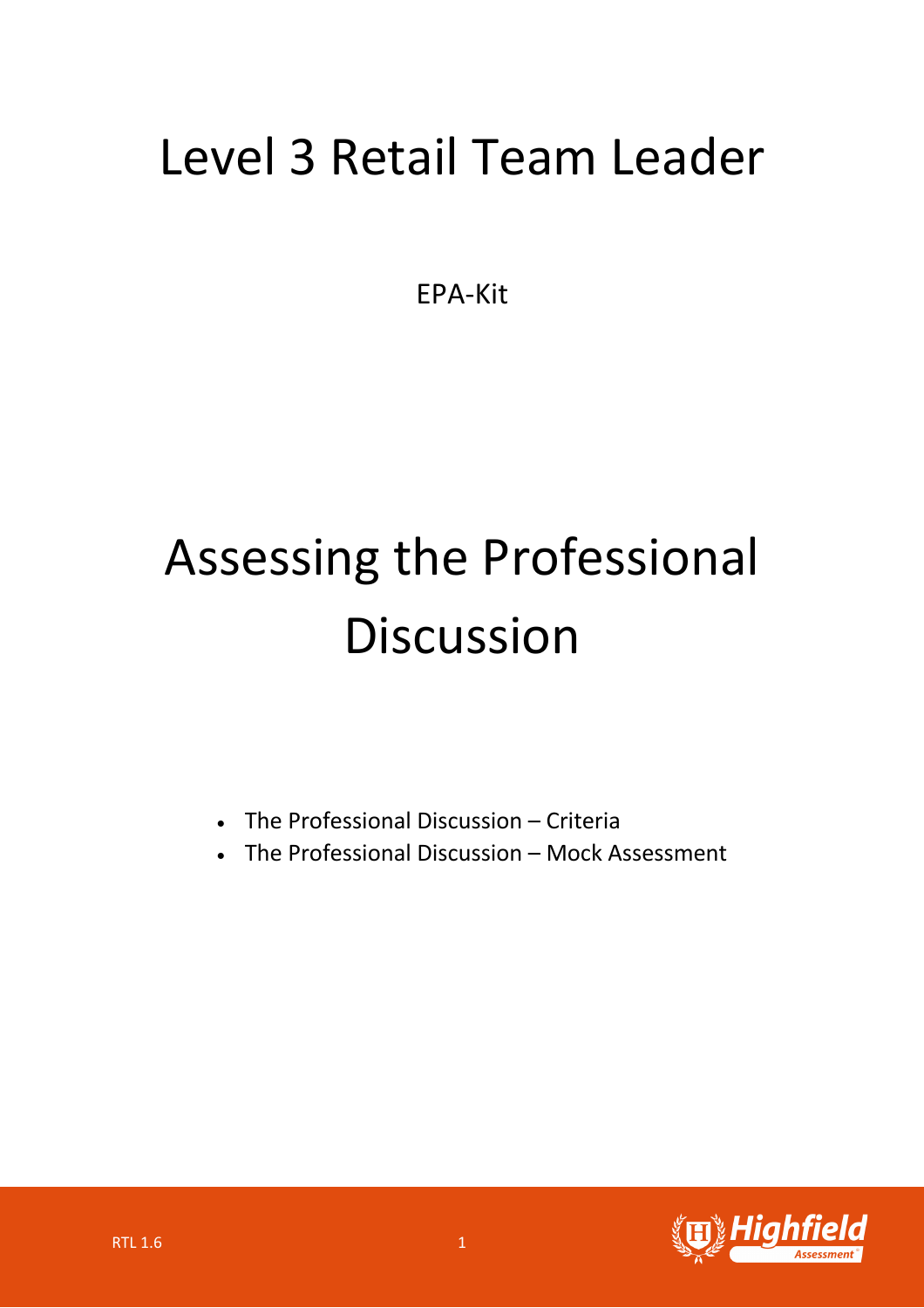## **Professional Discussion Criteria**

Throughout the 1-hour professional discussion, the assessor will review the apprentice's competence in all of the pass criteria outlined in this document as a minimum, therefore apprentices should prepare for the professional discussion by considering how the criteria can be met. The professional discussion will be conducted in a 'controlled environment' i.e. a quiet room, away from the normal place of work.

The apprentice can only achieve a distinction by covering all of the distinction criteria, which is outlined in the distinction column.

The discussion be divided into three stages:

- A review of the period of learning, development and continuous assessment (approximately 10 minutes)
- Coverage of the remaining areas for the professional discussion as shown below (approximately 40 minutes)
- Personal development and reflection focusing on professional development (approximately 10 minutes).

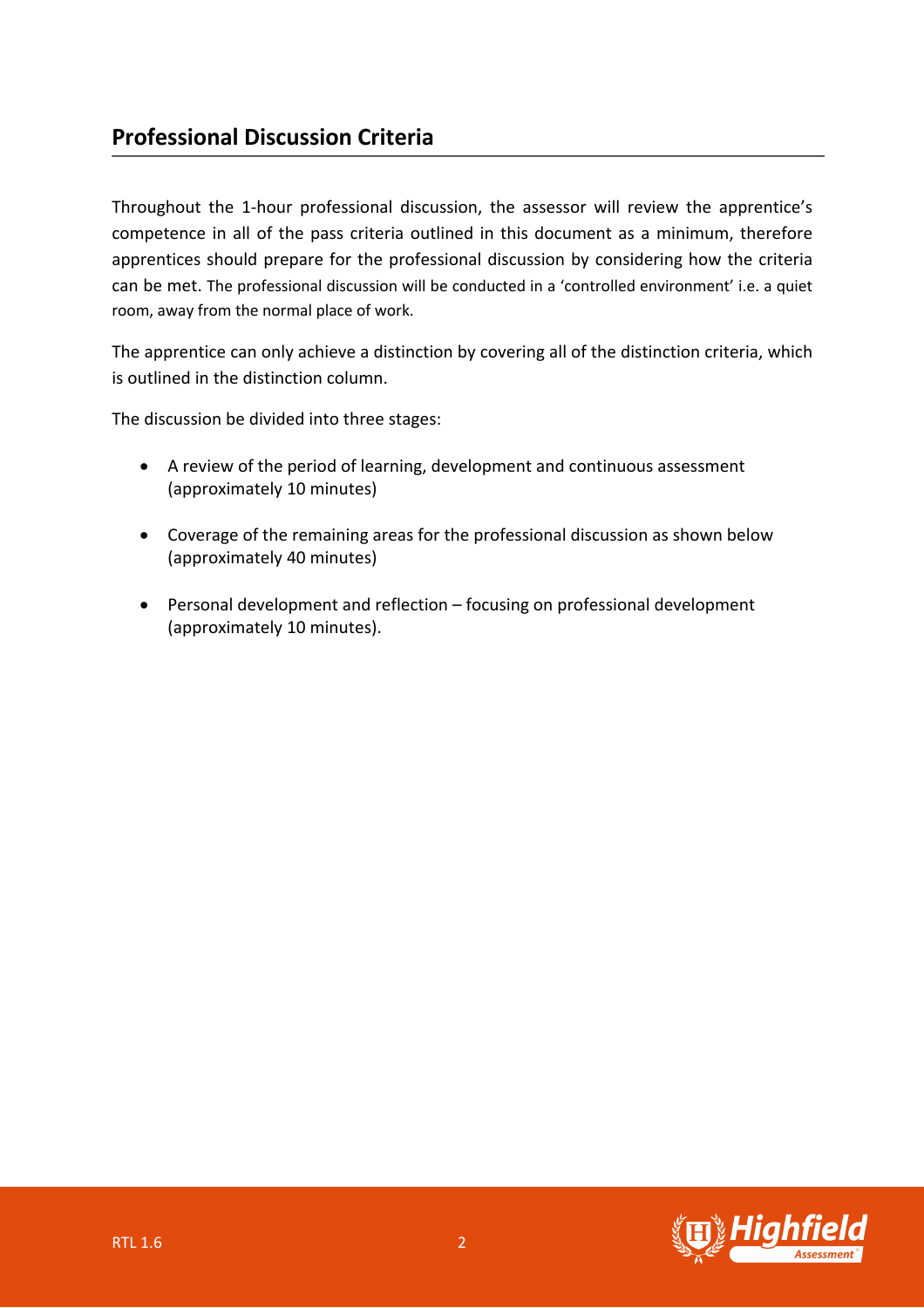| <b>Professional Discussion</b>           |                                                                                                                                                                     |                       |                                                                                                                                                                                                                  |
|------------------------------------------|---------------------------------------------------------------------------------------------------------------------------------------------------------------------|-----------------------|------------------------------------------------------------------------------------------------------------------------------------------------------------------------------------------------------------------|
| To pass, the following must be evidenced |                                                                                                                                                                     | To gain a distinction |                                                                                                                                                                                                                  |
| PD1                                      | Clearly articulate examples from the workplace relevant<br>to evidencing competence across the standard                                                             | <b>PD11</b>           | Explains how effective retail management and contingency<br>planning have been developed and implemented and how                                                                                                 |
| PD <sub>2</sub>                          | Explain why it is essential to instil the importance of<br>following procedures to staff                                                                            |                       | this has decreased vehicle down time and increased overall<br>departmental performance                                                                                                                           |
| PD <sub>3</sub>                          | Provide examples of how staff are managed effectively,<br>including motivation and development of teams and<br>individual staff members                             | <b>PD12</b>           | Describe how recommendations for the improvement of<br>quality, cost, value or efficiency have been made and<br>implemented in the organisation                                                                  |
| PD4                                      | Provide an overview of how the retail operation meets<br>the needs of the business                                                                                  | <b>PD13</b>           | Demonstrates staff engagement, motivation, performance<br>management and how this has led to increased                                                                                                           |
| PD <sub>5</sub>                          | Provide reasoned examples of how the operation                                                                                                                      |                       | performance                                                                                                                                                                                                      |
| PD <sub>6</sub>                          | operates efficiently<br>Explain the importance of keeping up to date with current<br>industry trends and provide examples of how this has<br>been achieved          | PD14                  | Demonstrate how a proactive approach to risk<br>management has been implemented, including proactively<br>educating and monitoring staff on health and safety and risk<br>matters beyond the legislative minimum |
| PD7                                      | Provide evidence to show they have been part of the<br>budgeting and cost control in the organisation                                                               | <b>PD15</b>           | Provide examples of when improvement activities have<br>been actively sought to develop own performance to raise                                                                                                 |
| PD <sub>8</sub>                          | Describe how the retail operation meets legislative and<br>regulatory needs                                                                                         |                       | standards in sales, promotions, team performance and<br>customer service                                                                                                                                         |
| PD <sub>9</sub>                          | Provide an effective evaluation of own performance,<br>including behaviours, identifying where opportunities for<br>improvement have been taken and results thereof | <b>PD16</b>           | Provides mentorship to team members with measurable<br>improvements to the performance of individuals and the<br>team                                                                                            |
|                                          | evaluated                                                                                                                                                           | <b>PD17</b>           | Proactively invite feedback from all stakeholders and use                                                                                                                                                        |
| PD10                                     | Demonstrate how feedback has been sought from<br>managers and customers and how this has been<br>effectively dealt with                                             |                       | this to develop and implement measurable improvements<br>in performance of self and team                                                                                                                         |